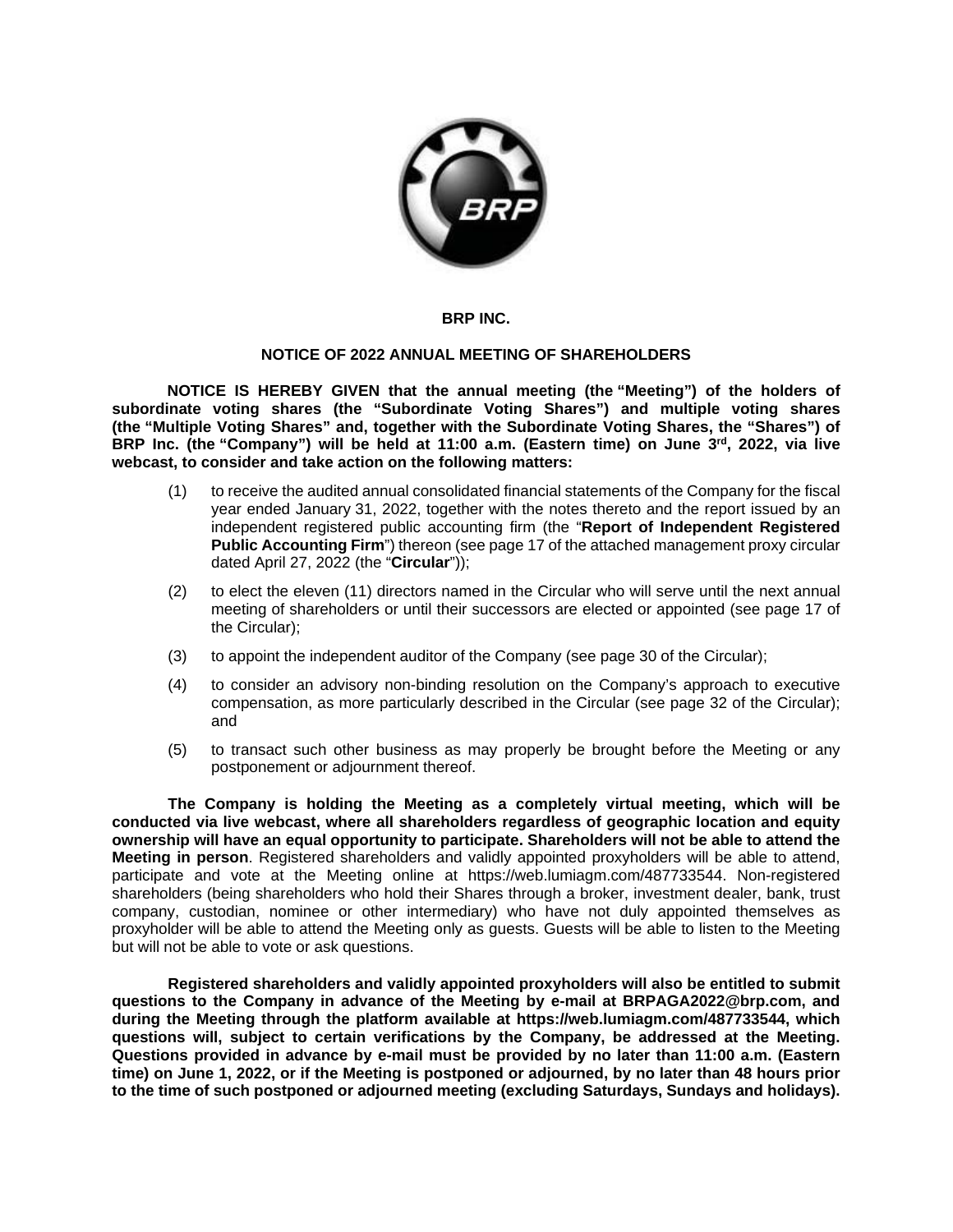## **Following the Meeting, the webcast of the Meeting will also be accessible on the Company's website at [www.brp.com](http://www.brp.com/) until next year's annual meeting of shareholders.**

The Company is using the notice-and-access procedures permitted by Canadian securities laws for the delivery of the Circular, the audited annual consolidated financial statements of the Company for the fiscal year ended January 31, 2022, together with the notes thereto, the independent auditor's report thereon and the related management's discussion and analysis, and other related materials of the Meeting (the "**Proxy Materials**") to both its registered and non-registered shareholders. Under the notice-andaccess procedures, instead of receiving paper copies of the Proxy Materials, shareholders will receive a notice of availability of proxy materials (the "**Notice-and-Access Letter**") (which provides information on how to access copies of the Proxy Materials, how to request a paper copy of the Proxy Materials and details about the Meeting). The Notice-and-Access Letter and voting instruction form or form of proxy have been sent to both registered and non-registered shareholders. Notice-and-access substantially reduces the Company's printing and mailing costs and is more environmentally friendly as it reduces paper and energy consumption.

**As a shareholder of the Company, it is very important that you read the Circular and other Proxy Materials carefully.** The Circular, which may be accessed on the Company's website at ir.brp.com and under its profiles on SEDAR at [www.sedar.com](https://www.sedar.com/) and EDGAR at [www.sec.gov,](https://www.sec.gov/) contains important information with respect to voting your Shares and the matters to be dealt with at the Meeting. Also enclosed is a form of proxy for the Meeting. The audited annual consolidated financial statements of the Company for the fiscal year ended January 31, 2022, together with the notes thereto, the independent auditor's report thereon and the related management's discussion and analysis may also be accessed on the Company's website at ir.brp.com and under its profiles on SEDAR at [www.sedar.com](https://www.sedar.com/) and EDGAR a[t www.sec.gov.](https://www.sec.gov/)

The Company's board of directors has fixed the close of business on April 20, 2022 as the record date for determining shareholders entitled to receive notice of, and to vote at, the Meeting, or any postponement or adjournment thereof. No person who becomes a shareholder after that time will be entitled to vote at the Meeting or any postponement or adjournment thereof.

As a shareholder of the Company, it is very important that you vote your Shares. If you wish that a person other than the management nominees identified on the form of proxy or voting instruction form attend and participate at the Meeting as your proxy and vote your Shares, including if you are a nonregistered shareholder and wish to appoint yourself as proxyholder to participate and vote at the Meeting, you MUST first insert such person's name in the blank space provided in the form of proxy or voting instruction form or complete another proper form of proxy, and, in either case, return the completed form of proxy by following the instructions described therein. After having submitted your form of proxy or voting instruction form identifying such proxyholder, you MUST also register such proxyholder by visiting http://www.computershare.com/BRP and providing Computershare Investor Services Inc. with your proxyholder's contact information, so that Computershare Investor Services Inc. may provide the proxyholder with a control number via email. **Failure to register the proxyholder by no later than 11:00 a.m. (Eastern time) on June 1, 2022, or if the Meeting is postponed or adjourned, by no later than 48 hours prior to the time of such postponed or adjourned meeting (excluding Saturdays, Sundays, and holidays), will result in the proxyholder not receiving a control number to participate in the Meeting. Without a control number, proxyholders will not be able to participate nor vote at the Meeting, but will be able to attend as guests. If you are a non-registered shareholder located in the United States and wish to be able to participate and vote at the Meeting or, if permitted, appoint a third party as your proxyholder, in addition to the steps described above, you must obtain a valid legal proxy from your intermediary and submit such legal proxy to Computershare.** For more details, see the section "Appointment of a Third Party as Proxy" of the Circular.

**Proxies must be submitted to Computershare Investor Services Inc. no later than 11:00 a.m. (Eastern time) on June 1, 2022, or if the Meeting is postponed or adjourned, by no later than 48 hours prior to the time of such postponed or adjourned meeting (excluding Saturdays, Sundays, and holidays). Non-registered shareholders should carefully follow the instructions of their intermediaries to ensure that their Shares are voted at the Meeting in accordance with such shareholder's instructions.**